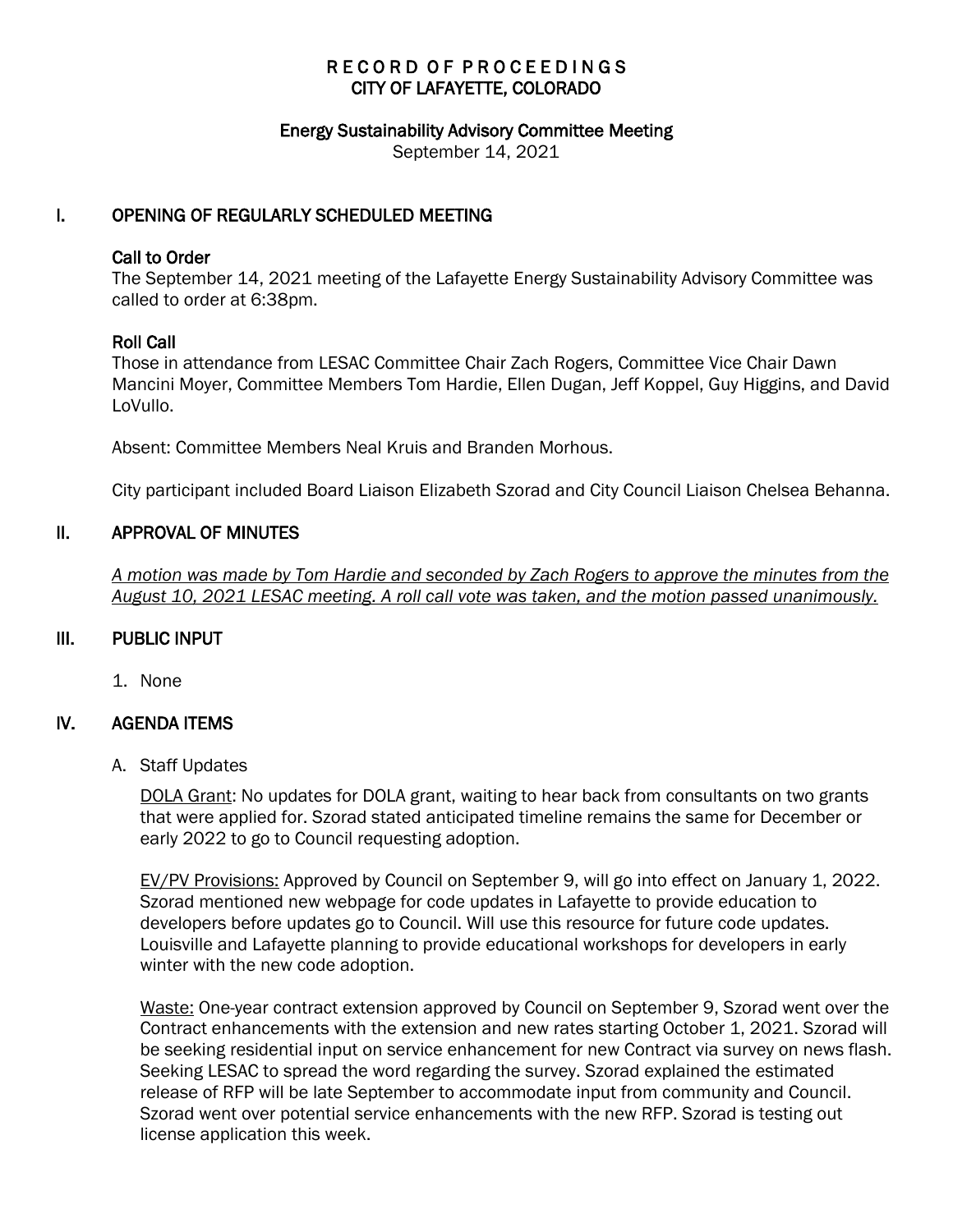## B. City Council Liaison Update:

1. Requested LESAC to bring their perspective on RFP for input and review the carbon footprint of the hauler.

## C. Other Business:

1. Project Selection: Szorad went over the categorization of potential projects from the LESAC retreat. Four total projects were selected: expansion of community solar, energy efficiency projects that take into account equity, diversity and inclusion, electrification and reduction of natural gas, and ad hoc projects that will require temporary attention this year including support for the Boulder County Grant projects, centennial farm, etc. Projects were assigned to Committee members. Committee members are aware of their responsibility of bringing their updates to the Committee monthly. Szorad to reach out to each group to create project timeline and set up a kickoff meeting.

### 2. Boulder County Grant:

- a. PACE: Fellow has signed up eight businesses for the Small Equity Business Program, will sign up two more for a goal of ten. Starting in October PACE will switch focus to the to-go ware rebate for restaurants to switch from Styrofoam service ware. Will also see interest level for reusables. Behanna asked about compostable service ware. Hardie explained that there are not many benefits of placing compostable service ware at the compost facility. Behanna recommended the Green Business program to engage youth to recognize businesses.
- b. Neighborhood Sustainability Program Exploration: Szorad hired Hannah Miller for the Sustainability Intern position to work on exploring the Neighborhood Sustainability Program. Intern will start on September 27 and will work 20-25 hours per week with the potential of 30 hours per week. Intern will also work on some internal sustainability for City facilities.
- c. GHG Inventory Proposal: Lotus Consulting has finished with the data gathering portion for the GHG inventory. Szorad mentioned the need for storytelling to Lotus and provided an example of an infographic they created. Szorad to move forward with Lotus developing an infographic for Lafayette. Will ensure it's compatible with website and may be smaller infographics to tell the story.

# V. ADJOURN

The meeting was adjourned at 7:54pm.

ATTEST CITY OF LAFAYETTE, COLORADO

Elizabeth Szorad Staff Liaison

LESAC Zach Rogers, Chair

\_\_\_\_\_\_\_\_\_\_\_\_\_\_\_\_\_\_\_\_\_\_\_\_\_\_\_\_\_\_\_\_\_ \_\_\_\_\_\_\_\_\_\_\_\_\_\_\_\_\_\_\_\_\_\_\_\_\_\_\_\_\_\_\_\_\_\_\_\_